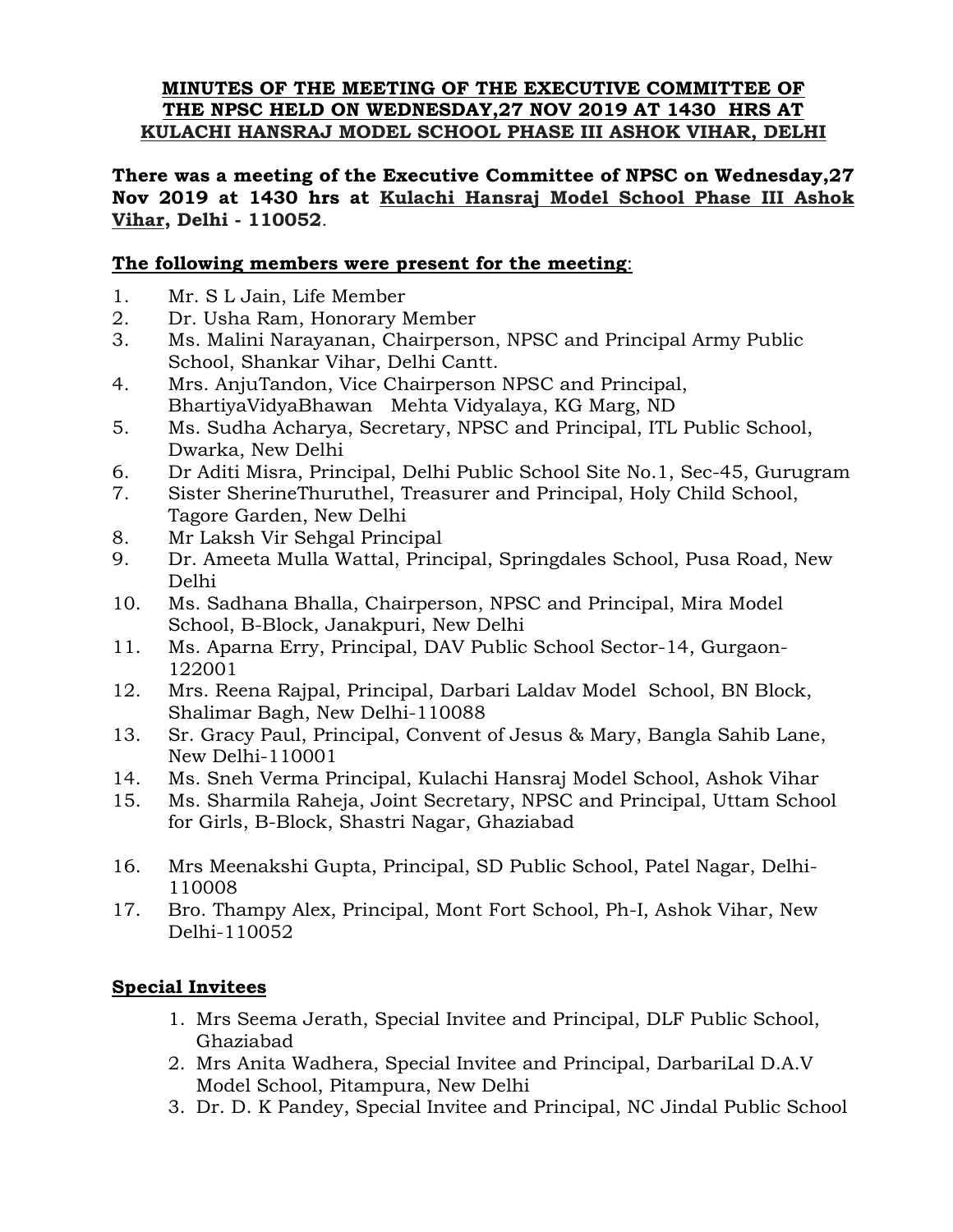## **LEAVE OF ABSENCE:**

- 1. Ms Minakshi Kushwaha, Principal, Birla Vidaya Niketan, Sec-4, Pushp Vihar, New Delhi-110017
- 2. Mrs Asha Prabhakar, Joint Secretary NPSC and Principal, Bal Bharti Public School, Sector-21, Noida
- 3. Ms. Manju Rana, Principal, Seth Anandram Jaipuria School, Sector 14-C, VasundharaGhzb- 201012
- 4. Ms Meenakshi Sahni, Principal, Modern School, Poorvi Marg, Vasant Vihar, New Delhi-110057

Mrs.Malini Narayanan, Chairperson, NPSC welcomed all the members of the Executive meeting.

# **AGENDA – 1 : Confirmation of the minutes of the meeting held on 16 Oct 2019 at Army Public School, Shankar Vihar, Delhi Cantt.- 110010.**

The meeting commenced with the confirmation of the minutes of the last meeting held on 16 Oct 2019 at Army Public School, Shankar Vihar, Delhi Cantt.

### **AGENDA – 2 :Tabling of reports for membership of schools to the NPSC**

The Chairperson tabled the reports and informed the members about the schools who had applied for the membership and discussed the constitution of the Inspection team for the following schools.

| S.NO           | <b>of</b><br><b>Name</b><br>the | <b>Address</b>         | <b>Inspecting Team</b> |
|----------------|---------------------------------|------------------------|------------------------|
|                | <b>School</b>                   |                        |                        |
|                | BalBharti<br>Public             | Ludhiana, Punjab       | Mrs.MeenakshiKushwaha  |
|                | School                          |                        | Ms.VeenaGoel           |
| $\overline{2}$ | Indian School                   | Muscat                 | Mr. Ashok K Pandey     |
|                |                                 |                        | Dr.AmeetaMullaWattal   |
| 3              | DPS Jaipur                      | Jaipur, Rajasthan      | Mrs.Rachna Pant        |
|                |                                 |                        | Ms.AmeetaMullaWattal   |
| $\overline{4}$ | Ambience<br>Public              | Safdurjung<br>Enclave, | Dr Annie Koshi and     |
|                | School                          | Delhi                  | Mrs Sanghamitra Ghosh  |
| 5              | DPS Kanpur                      | Kanpur, UP             | Mr Suraj Prakash       |
|                |                                 |                        | Mr SL Jain             |
| 6              | Mahadevi<br>Birla               | 17,A<br>Road<br>Darga  | Ms.Vandana             |
|                | World Academy                   | Kolkata-700017,        | Chawla/Ms.AditiMisra   |
| 7              | Sunbeam School                  | Mau                    | Ms.SharmilaRaheja/     |
|                |                                 | Alinagar, Bhalinagar   | Ms.ManjuRana           |